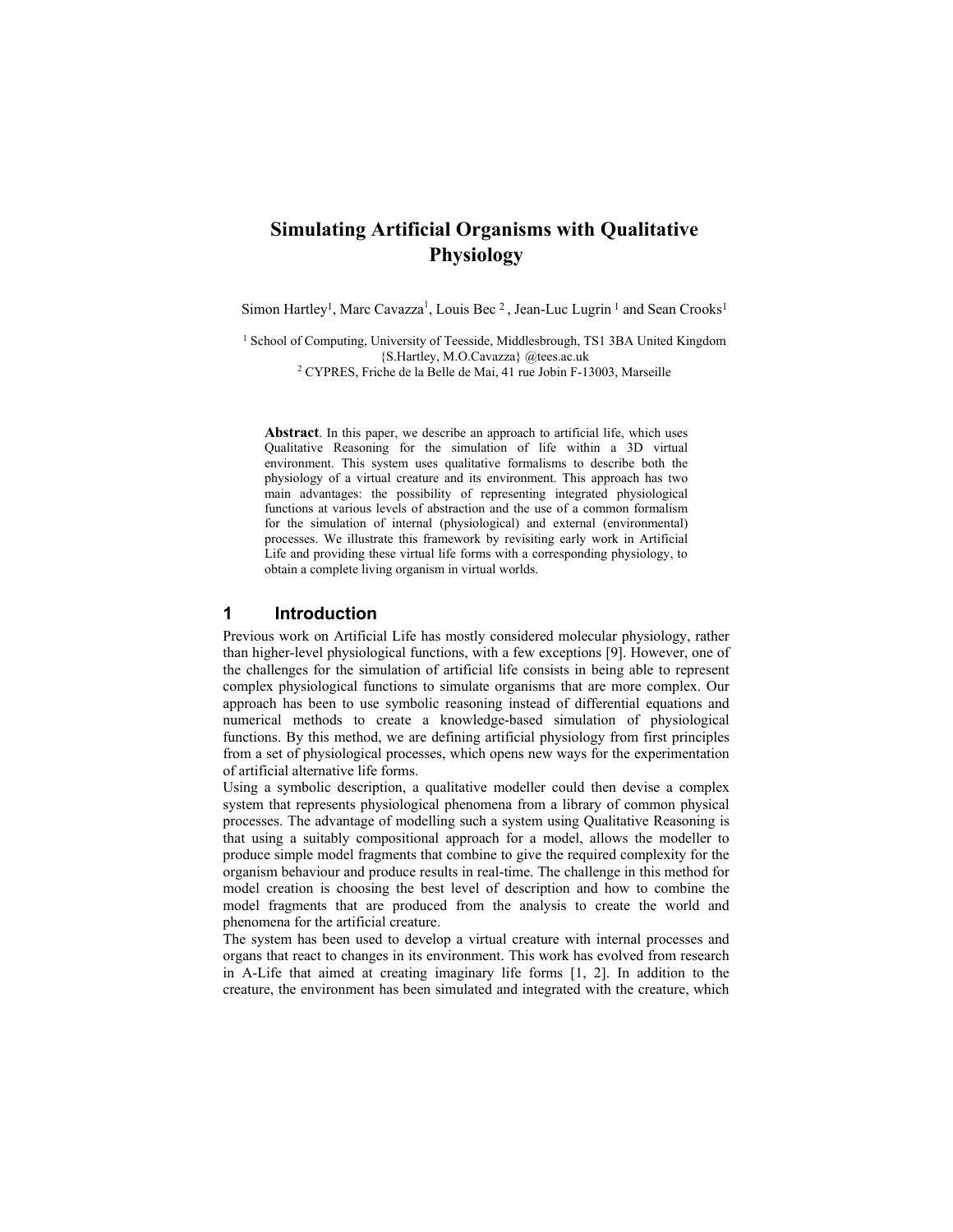allows effects such as hot and cold currents, concentrations, and vortices to affect this creature through the qualitative simulations.

The creature we have created is an imaginary organism, which has a body comprised of organs that work together to carry on the various processes of life. Its main sustenance is extracted from the environment in which it exists and allows it to achieve homeostasis.

In the remainder of this paper, we will present the results from our ongoing research into the use of qualitative processes to simulate both creatures and "ecosystems" for artificial life within a 3D environment. We start by describing the software architecture for the virtual environment in which the virtual creature lives.

Following this are case studies into the visualisation of the processes within the virtual creature and its environment. In particular, we show how, due to the basic physical or physiological processes, we are able to instantiate multiple model fragments in the creatures' environment and have them interact with it. For example, we present an implementation of the artificial life form within a virtual "Ecosystem" as a test environment. This environment has been implemented as a fully immersive virtual reality system that the user can explore. In this virtual world, we have implemented various behaviours: for physical environment behaviour and for complex organ behaviour which are simulated in real-time. We conclude by discussion of the work completed so far and present our plans for future research into expanding the environmental effects into a self-contained ecosystem.

# **2 System Architecture**

Our system is composed of two modules: a visualisation engine, which animates the virtual creature in its environment in real-time, and a qualitative simulation engine controlling the simulation of both the internal physiological processes of the creature, and of physical processes in its liquid environment (such as currents, heat flows, diffusion of nutrients, etc.). The integration of qualitative simulation with a 3D graphics system relies on the native event system of the visualisation engine. This event system has been extended to define high-level events that activate the QP simulations from the interaction with virtual world objects. We will refer to these events as Qualitative Physics events (abbreviated as *QP Events*). For example, when the creature enters or exits a volume, the event enter\_QPVolume and exit QPVolume are sent to the simulation. For instance the enter QPVolume event can trigger processes of heat exchange between the creature and the liquid flows occurring in the volume it has just entered.

Our system is designed to operate both on standard desktop and within immersive Virtual Reality systems. The immersive system we use is a CAVE™-like system called an SAS-Cube™ the configuration of which consists of a four-sided PC-based hardware architecture that is powered by an ORAD™ PC cluster. It supports stereoscopic visualisation at 60 fps and real-time interaction. The QR Engine utilises the technique for qualitative simulation of physiological systems [4], derived from Qualitative Process Theory (QPT) [7] which we refer to as Qualitative Physiology. Qualitative Physiology represents the physiological processes governed by physiological laws using the process-based formalism of QPT, and supports the realtime simulation of physiological sub-systems.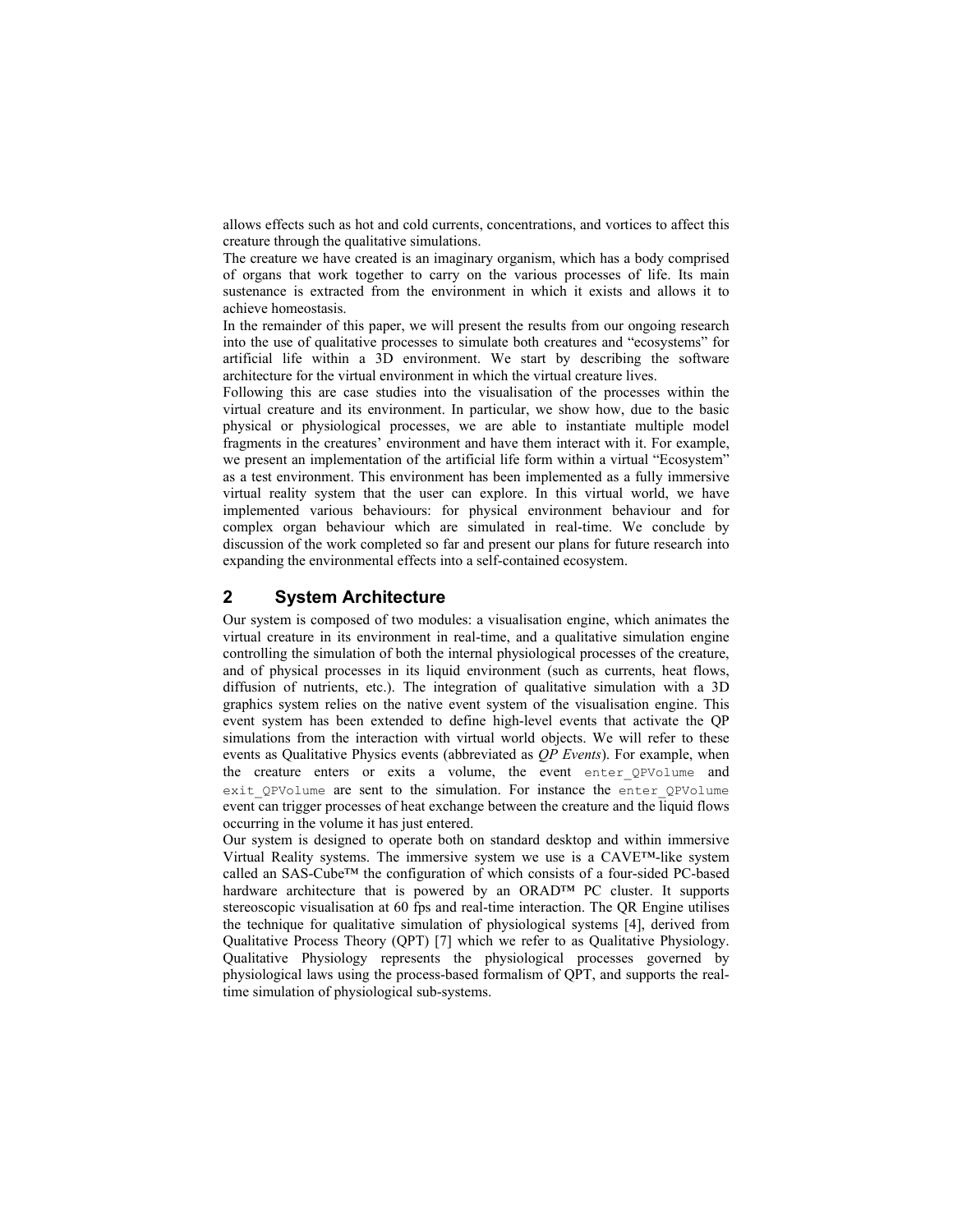As the *QP Events* involve objects which are part of the simulation, they trigger the updating of relevant qualitative variables in the QP engine, hence prompting a new cycle of simulation.

In a similar fashion, to present the effects of the simulation to the visualisation engine we have devised *QP Effects*. These effects utilise the discretisation of the qualitative variables namely the "landmarks" and "limit points". When a qualitative variable passes either a landmark or limit point, a *QP Effect* is generated and sent to the graphical environment, to trigger changes in visual appearance corresponding to the landmarks reached. In addition, when the processes become active or inactive or when an object changes its *QPStates, QP Effects* are also generated. This can be used to produce a variety of visualisations, such as particle systems for fluid motion or colour changes for concentration. The software architecture for the communication of these *QP Events* and *QP Effects* utilises the UDP protocol for transmission between the qualitative simulation engine and the visualisation engine, [4,5,6]. Figure 1 shows an overview of the system architecture.



**Figure 1: System Architecture**.

The creation of the artificial creature includes the description of its anatomy and its physiology. The anatomical structure of the artificial creature is briefly outlined in Figure 2: Creature Physiology Overview. The visual contents have been produced using 3D modelling and animation packages such as 3D Studio Max™ and XSI™. These models as well as animations have been imported into the UT 2003 engine. These graphical representations can describe, using key-framed animation, the behaviours, and actions for the virtual creature. In our scenario, these animations represent movements of internal organs, changes in shape of the creature, as well as locomotion and since the simulation is controlled using *QP Events* we retain the interactive nature of the simulation.

We have described several physiological processes for the artificial virtual creature, dealing with elementary physiological functions such as nutrition, locomotion, and certain homeostatic processes such as thermal regulation. An essential aspect is that these are defined altogether as an integrated system, which can further be refined through experimentation, as the process description is highly modular and processes only connect through characteristic physiological variables (e.g., concentration in nutrients, temperature in certain organs, etc.). Defining the creature using this level of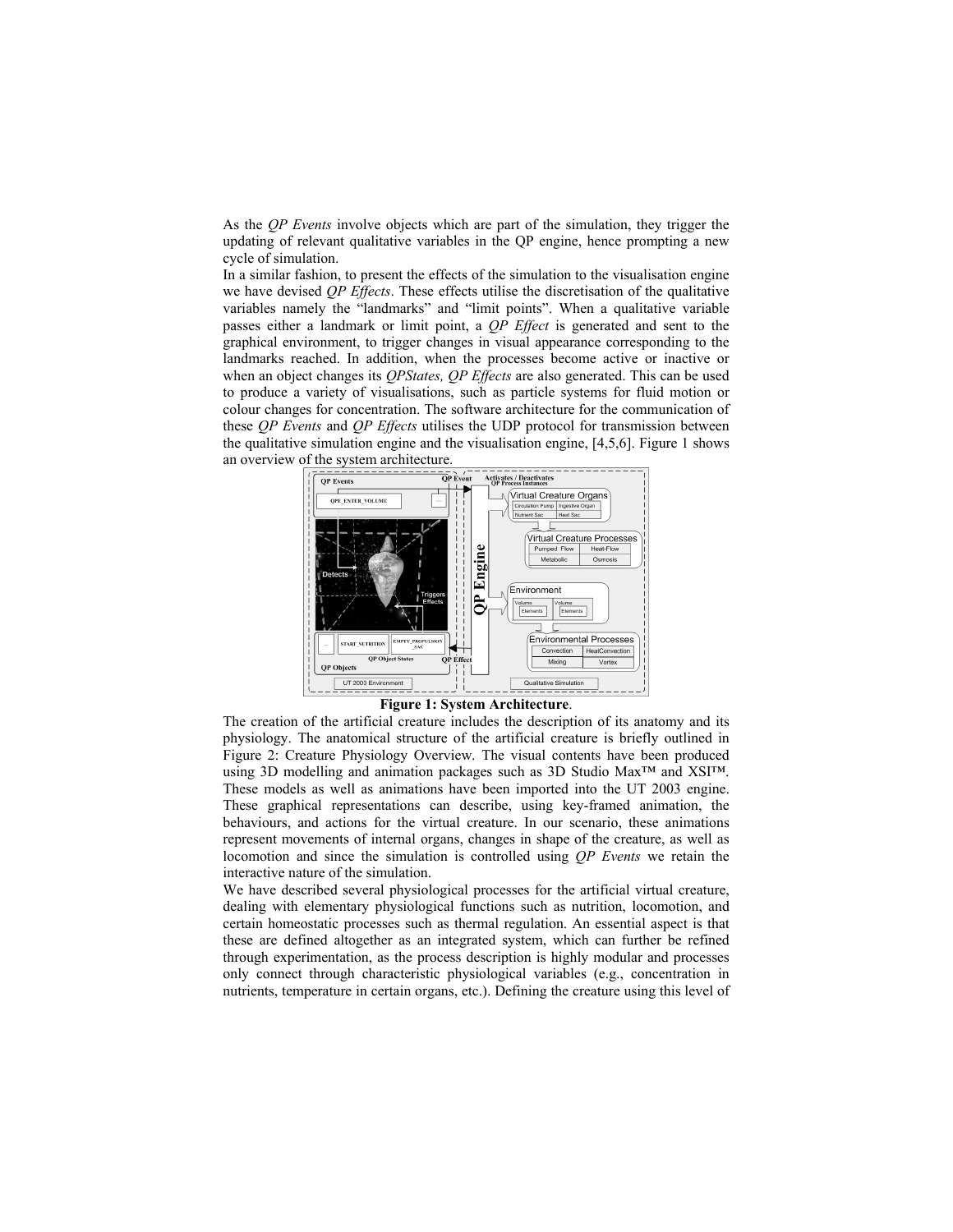description is largely a functionalist approach [3], although a top-down, non-emergent one.

# **3 Implementation**

As we previously introduced the Qualitative Simulation Engine utilises an artificial intelligence technique called qualitative process theory (QPT). Originally, this theory was developed for modelling complex mechanical and physical systems by abstracting physical descriptions of the phenomena [8].

The complete qualitative description requires us to use a method called envisionment by which we encapsulate the properties of the system and the relations between them. The qualitative description of the dynamics of the variables is described by a qualitative equation called influence equations. An example of this would be the influence equation for an osmotic system.

- I+ (Amount–of Solute (Destination), A(OsmoticRate))
- I- (Amount–of Solute (Source), A(OsmoticRate))

Here I+ represents the positive influence, and I- the negative influence, of the first value upon the second. We would in this case say the amount of solute in the *destination* is directly affected by the amount OsmoticRate. These equations constitute a declarative formalisation of the causal relations between qualitative variables. During the activation of the QP they determine the evolution of qualitative variables. The propagation of the effects of these equations creates an overall pattern of parameter changes. For instance, homeostasis within the creature is maintained by parameters, which regulate the rate at which the influences (*Processes*) act. An example of this is the increase in the metabolic rate to combat heat loss into the environment when the temperature of the creature is too low.

#### **3.1 Physiology Implementation**

The definition of the creature's physiology is based on a mapping between its organs and their physiological functions. In other words, the first step consists in designing the creature's anatomy with high-level physiological functions for each organ (e.g. heat conduit, or propulsion sac). In a second step, the detailed mechanisms behind these functions are described through the physical processes that constitute them. These functions are described though the *processes* and through qualitative states that are contained within Individual Views. Individual Views are a series of qualitative equations that are mutually exclusive and are used to calculate the qualitative state, the indirect influences and generate the effects that control the organ representation.



**Figure 2: Creature Overview**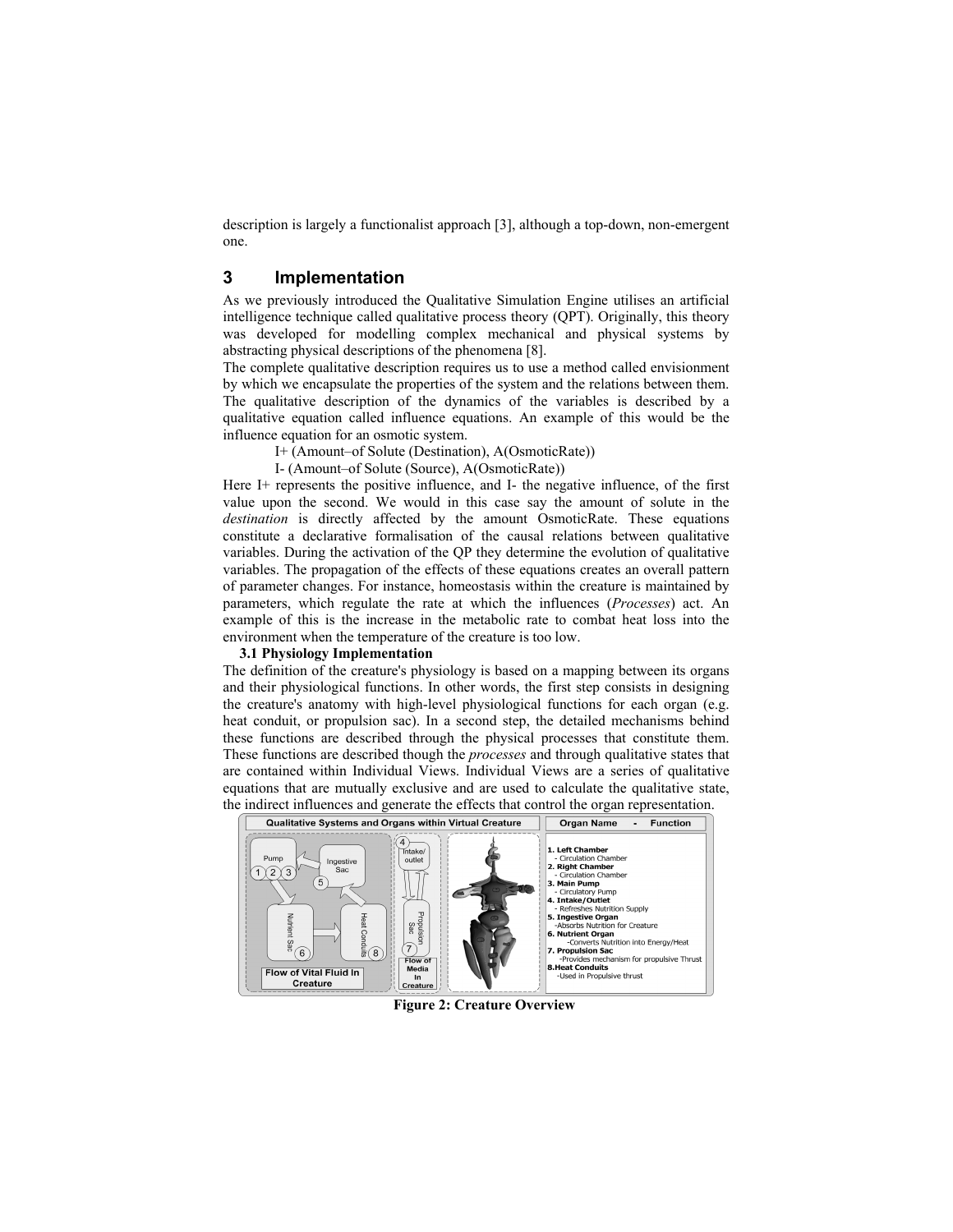Using this method, we have composed the creature from a number of qualitatively modelled organs each of which has a number of Processes and Individual Views. The organ processes operate primarily upon the vital fluid that they contain and the physiology operates to create homeostasis within the properties of this fluid. A brief overview of the organs functions is shown in Figure 2: Creature Overview.

Of particular impact upon the creature's homeostasis are the Nutrient organ and the Ingestive organ. These organs have, respectively an osmosis and metabolic process, which replenish and deplete the vital fluid of nutrients. Therefore, the contention between the operations of these *processes* is regulated by the creature to try to meet homeostasis. This is achieved by affecting the rate of vital fluid transfer between the organs, which is influenced by the Pump-Rate of the creature. The processes for the chemical (nutrient) homeostasis are combined with a thermal regulation system which completes the physiological systems for the creature. This thermal regulation allows the creature to combat the effects of heat-loss to the environment. The main detriment to the creatures' temperature is the aforementioned heat loss. This is combated in part by the Metabolic process. The Metabolic process occurs within the nutrient sac and its effects (directs influences) are to remove Nutrient from the vital fluid in the organ and convert it into stored energy and heat. To achieve thermal equilibrium the creature may consume its store of energy to produce heat should its average temperature fall.

The description of an organs 'individual views' is used to encompass all the behaviour states for the organ. Each organ contains a number of individual views representing states for behaviours such as saturated, compressed or failure states such as depleted energy.

Our approach supports the data-driven propagation of behaviours throughout the various compartments of the creature's organ system. In Figure 3: Example Qualitative Description of a Propulsion Sac *QPState* and associated process, we see the qualitative definition of an organ state and an example of a process, which occurs within it.



**Figure 3: Example Qualitative Description of a Propulsion Sac QPState and associated process.** 

This description of the object itself allows it to use its form to define its function. The processes within the propulsion sac are used to control the Sac when the creature is in its locomotion *QPState*. For instance, the propulsion sac filling / contracting processes open and close the valves, which control the filling and ejection of the propulsion sac.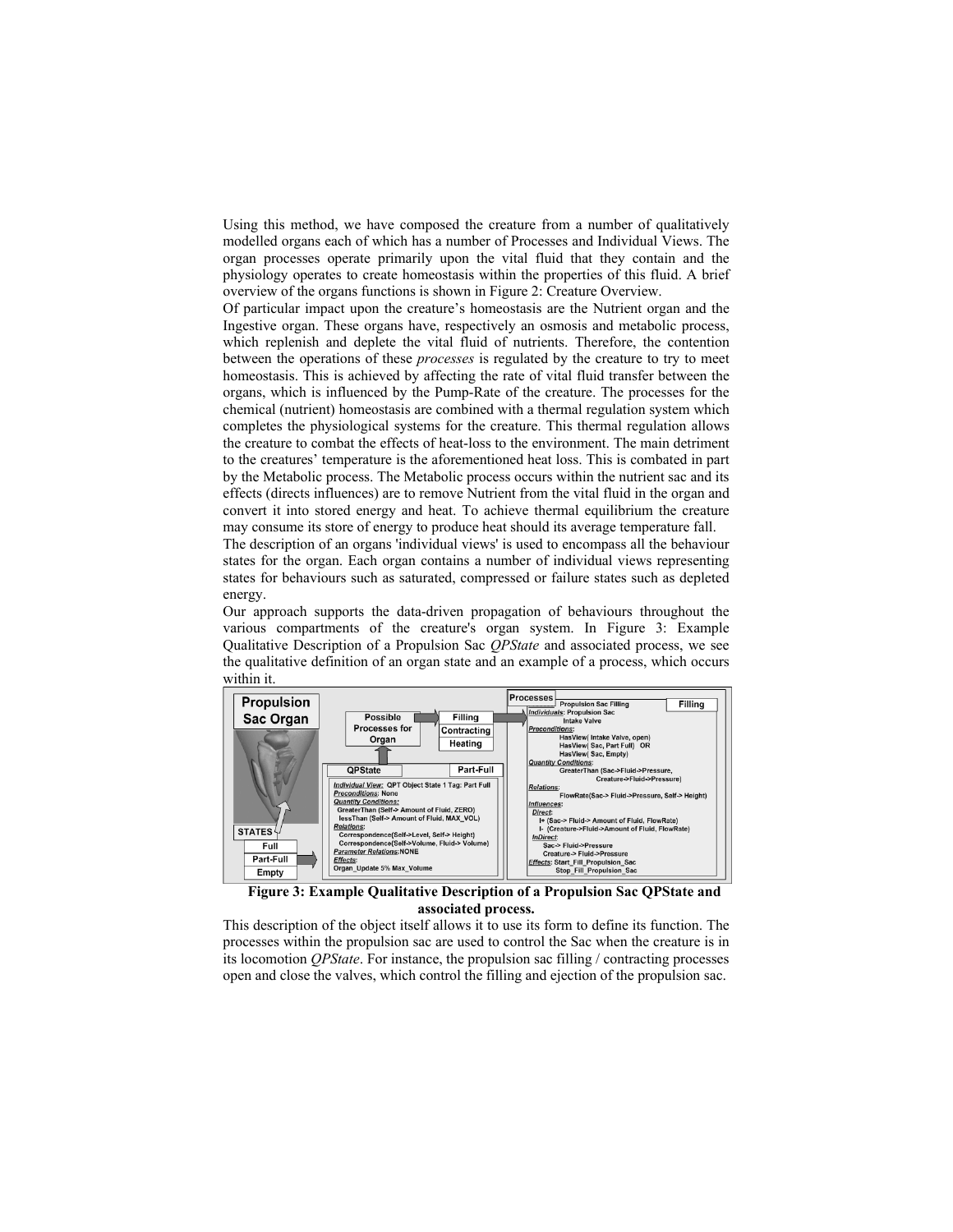#### **3.2 "Ecosystem" Implementation**

In this Section, we explore the implementation of the ecosystem using qualitative formalisations for both the world physics and the creatures' physiology. Conceptually we have formed three levels of description for the ecosystem, which we label *environment*, *volume,* and *element*. These correspond to a hierarchical decomposition of the virtual space, each level being associated with different kinds of qualitative processes or variables. The highest level of the qualitative model for the environment is used to represent, in part, those behaviours that relate to the external world. For instance, one such interaction would be the heat dissipation from the environment volumes to an "external world" allowing a thermal equilibrium to be formed.

The environment is composed of "path objects" which form the interconnections for the volumes, defining a topology for the environment allowing exchanges between volumes, such as the flow of heat or particles. These "path objects" have as part of their composition, references to individual *volumes.* A "Path object" by its parameters control which of the processes act upon the referenced volume and the degree to which they act. For instance, the properties of the path objects are used by the convection process. In this case path-distance *(*a *spatial parameter* set by spatial separation for the environment*)* and conductivity are both used to determine the transfer rate parameter for the process.

The *volume* is composed of *elements*, which are particle-based representations of a fluid element within the special volume. Hence, volume parameters refer to its "microscopic" constituency in terms of elements: concentration, temperature, viscosity, etc. The *volume's* concentration is the key parameter used for the selection of its qualitative states. This parameter will be influenced, for instance, by convection currents within the environment. See Figure 4 for a description of the Convection process which occurs within a volume and the Description of the active state. The temperature of the *volume* and the viscosity of the *volume* increase as the concentration increases. The aggregation of volume properties (landmark values reached by the above *volume's* parameters) support the definition of global states for the volume. For instance, when the temperature is high and the concentration is high, the volume passes a limit point formed by the combination of these parameters and is said to enter a "perturbed" state, upon which the localised disturbance acts.



**Figure 4: Qualitative Volume State Description and Process**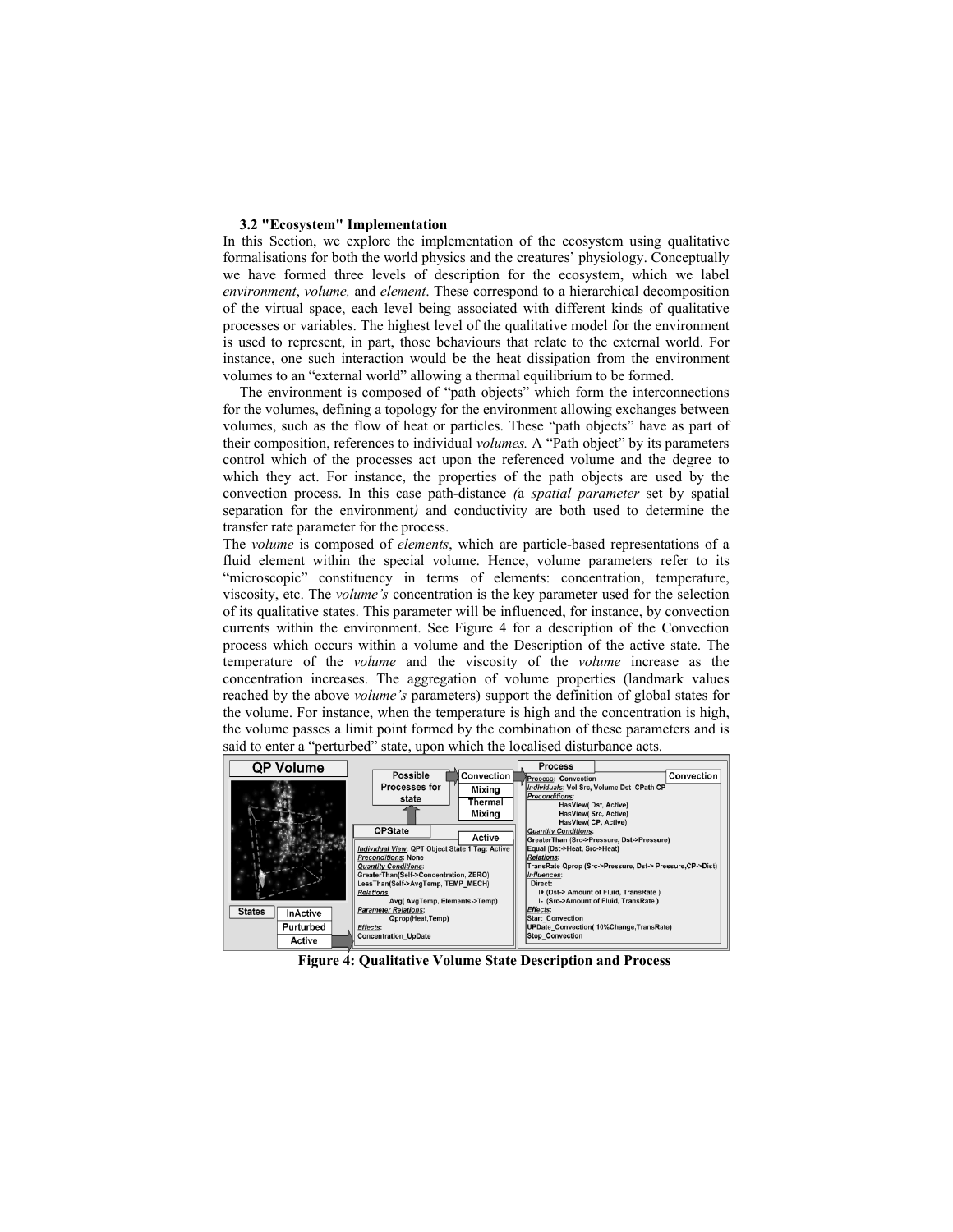## **4 Results**

The integration of qualitative physiology into the simulation for the environment has given us a unique avenue of investigation that allows us to develop experiments in a virtual ecosystem. This implementation allows the simulation processes to be altered to determine the survivability of the creature as a function of its physiology. A number of processes are active between the creature and its environment when the creature is in the normal steady state producing the required homeostatic responses. We have implemented a first prototype of the system in which we have a basic set of physiological and environmental processes. In this section, we illustrate the system behaviour by describing some specific results from the simulation.

#### **4.1 The Locomotion Scenario**

The integrated approach to the simulation has allowed us to develop simulation effects for the environment as well as for the creature, which has allowed the triggering of different individual view states for the creature dependant upon the conditions that are prevalent in the environment. The major individual view states for the creature are used to control a locomotion system. When the locomotion is active the creature utilizes its own system for propulsion, in which the organ states change, and the creature expends its internal stored energy from its metabolic processes to power thrusts from the propulsion sac, which give it a hoping motion through the environment.

The normal operation for the creatures' physiology involves the transfer of vital fluid around the creatures' organs whose transfer rate is dependant upon the parameter "pump-rate", which is a property of the circulatory pump organ. The nutrients are carried within the vital fluid and are replenished by the osmosis process, within the ingestive organ, and depleted by the metabolic process, within the nutrient sac. The rate of depletion in the metabolic process is given by the organs' parameter "conversion rate". The metabolic process depletes the nutrients in the vital fluid and coverts them into heat and stored energy.

 The locomotion *QPState* changes the relations between these parameters increasing the overall rate of the creatures' physiology. For instance, the "pump-rate" parameter within the circulatory pump organ becomes dependant upon the creatures' parameter "stored-energy" in away such that the parameter increases toward its maximum the further the amount of stored energy deviates from its maximum. The decrease in "stored energy" is due to consumption of the energy by the heating conduits process, which is activated by the new *QPState* and converts "stored energy" into heat.

The locomotion state changes the metabolic process, which is active in the nutrient sac, by increasing the conversion rate. Thus, the main effect of the new state is to activate the propulsion sac and the heat conduits processes and to alter the entities normal physiological system allowing the processes to occur faster. The heat conduits and the propulsion sac organs comprise the locomotive system for the creature and their processes heat fluid for expulsion/propulsion and manage the system of valves for the organ respectively.

During the Locomotion state, the flow of sea media due to the pumping operation of the intake/outlet organ (Figure 2: Creature Physiology Overview organ 4), that replenishes the nutrients within the shell of the creature from the environment, is used also as a channel for propulsive thrusts. The media within the creatures shell we label internal media. This internal media can be drawn into the Propulsion Sac organ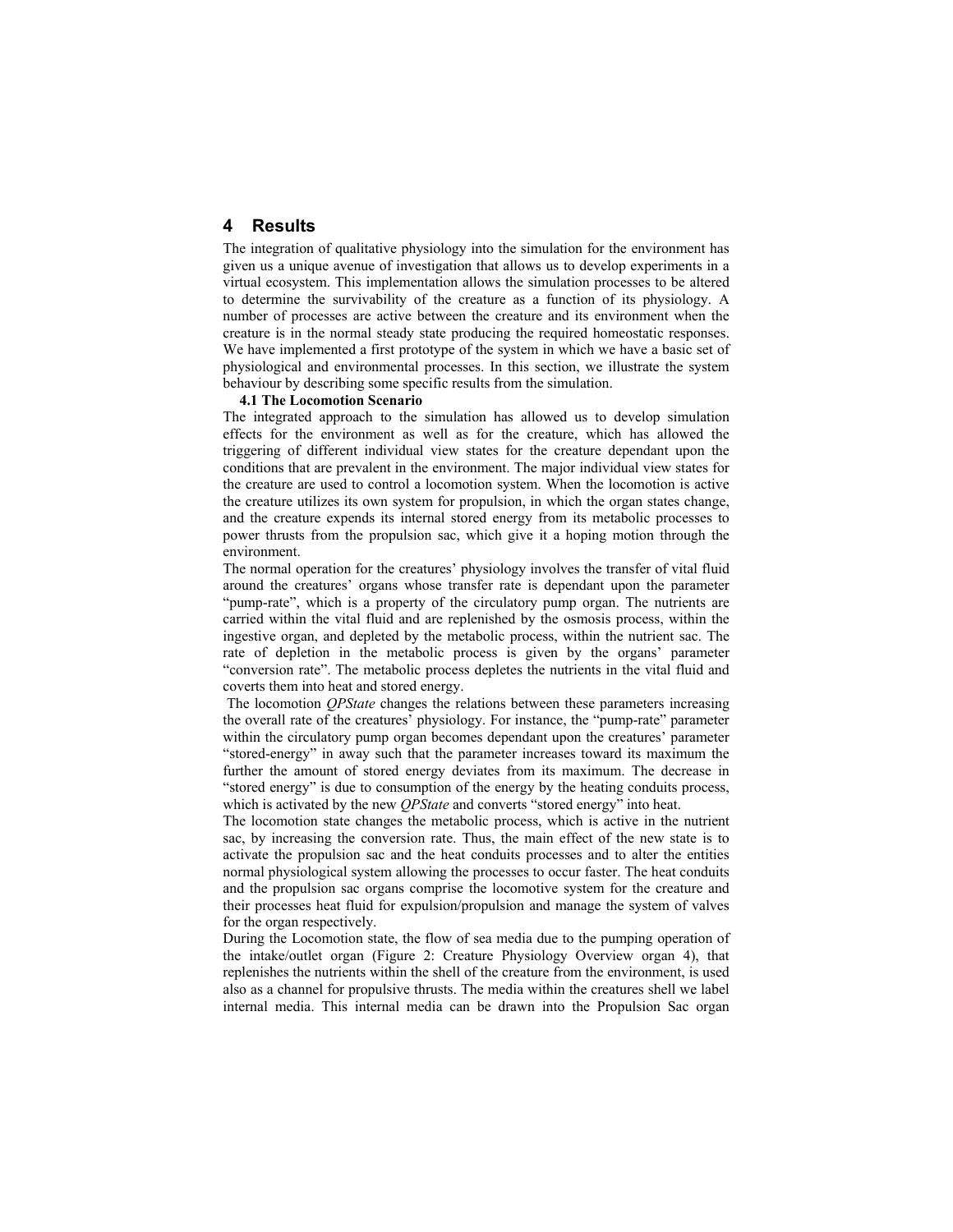(figure 2. organ 7) via a valve on the organ. This filling of the organ is controlled by the propulsion sac expansion process, which sends the effect QP\_Effect\_Fill\_Propulsion\_Sac to begin the manipulation of the propulsion organ. The Sac closes the valve when full and activates the Heat Conduits (Figure 2. organ 8) which in turn heat the sea media producing a pressure increase.

When the pressure inside the Propulsion Sac passes a value it triggers the pressure valve, an expansion valve whose state depends upon the pressure, on the sac. The change in valve state activates the propulsion sac contraction process and the sea media is expelled from the Sac into the shell. The organ enters a contracting state which stops the action of the Heat Conduits and as the valve has been released starts the empting of the organ via the Propulsion Sac Contraction Process. This process directly affects the size of the Sac which indirectly affects the volume of the sac. The decrease in the size also affects the amount of media in the organ. The effects of this stage are shown in Figure 5: Propulsion Sac Organ Pressure. The propulsion sac contraction process generates the OP Effect contraction process generates the *QP Effect QP\_Effect\_Empty\_Propulsion\_Sac*, to the graphical environment, which changes the representation for the propulsion organ to deflating. The shell responds to the sudden increase by expelling fluid into the environment via an expulsion using the intake outlet organ creating a propulsive thrust. This expulsion process generates the start thrust which visualises the thrust within the environment by a particle effect whose rate depends upon the rate of fluid flow. Figure 5: Propulsion Organ Pressure depicts these changes in the creature with a plot of the pressure within the organ.



**Figure 5: Propulsion Organ Pressure** 

#### **4.2 Environment Localised Perturbation Scenario**

The environment is composed of an imaginary media whose properties are devised to react to give thermo-mechanical effects. The vortex is a product of this effect and is created by a combination of effects upon a volume.

A volume can either have nutrients, be depleted of nutrients or have an environmental effect active. These concepts correspond to the *QPStates inactive*, *active* and *perturbed* for a *volume*. A nutrient depleted volume (*inactive*) has no *QP Effects* as it has no graphical effects present and minimal process activity between its *elements*.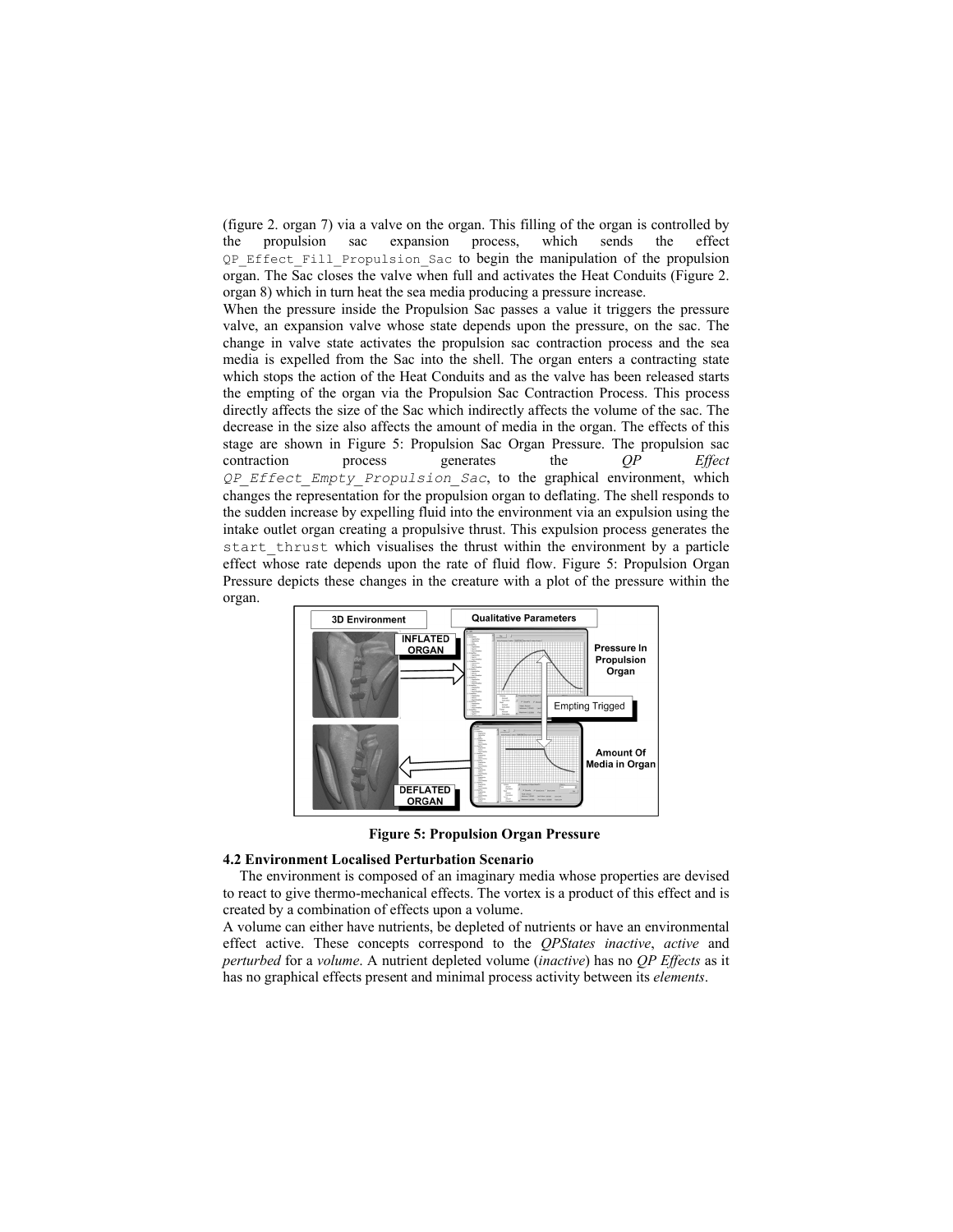A nutrient rich volume (*active*) contains a high concentration of nutrients and thus we have chosen to represent an attractive volume within the environment with a distinctive effect. This is achieved by generating the *QP Effect* Start*\_*Nutrition when the *volume* enters this *QPState*. This effect relates the parameter "concentration" within the *volume* to the lifetime of the particle within the 3D environment. This creates the effect of a denser cloud of particles for higher values of concentration. Also within this *QPState* as the value evolves through the effects of convection processes an Update\_Nutrition *QP Effect* is generated for appreciable changes (~10% Saturation value). Figure 6: Environmental Processes (a). The *active* state allows the convection process to occur which is visualized by the sprite emitters that represent moving media Figure 6: Environmental Processes (b). Starting the process sends the *QP Effect* Start\_Convection\_Process to the 3D environment. This effect starts the convection sprite emitter at its maximum rate, as the process starts at its maximum and works to achieve equilibrium between the two volumes and the "path object" associated with the convection process provides the direction for the flow.

The media of the environment has been designed to respond to the presence of high concentrations of nutrient and heat; this response takes the form of a localized perturbation within the volume. When these conditions are met the properties at different points within the volume are evaluated and a pressure gradient between the bottom and top of the volume and the opposing sides of the volume is created*.* When a *volume* enters into a perturbed state it generates the Start\_Vortex QP *Effect* that stops the current animation within the volume and allows the vortex process to begin which acts to restore the balance between the elements within the volume. This process calculates the rotation direction and rate using the properties of the volumes elements and the 3D environment uses this data to generate a vortex object Figure 6: Environmental Processes (c).



#### **Figure 6: Environmental Processes**

This leads to scenarios in which the creature can find patches of high nutrient concentration but by its presence cause instability in the volume, creating a vortex that drives the creature, either by its effect or by locomotion (if the creature has stored energy) from the volume.